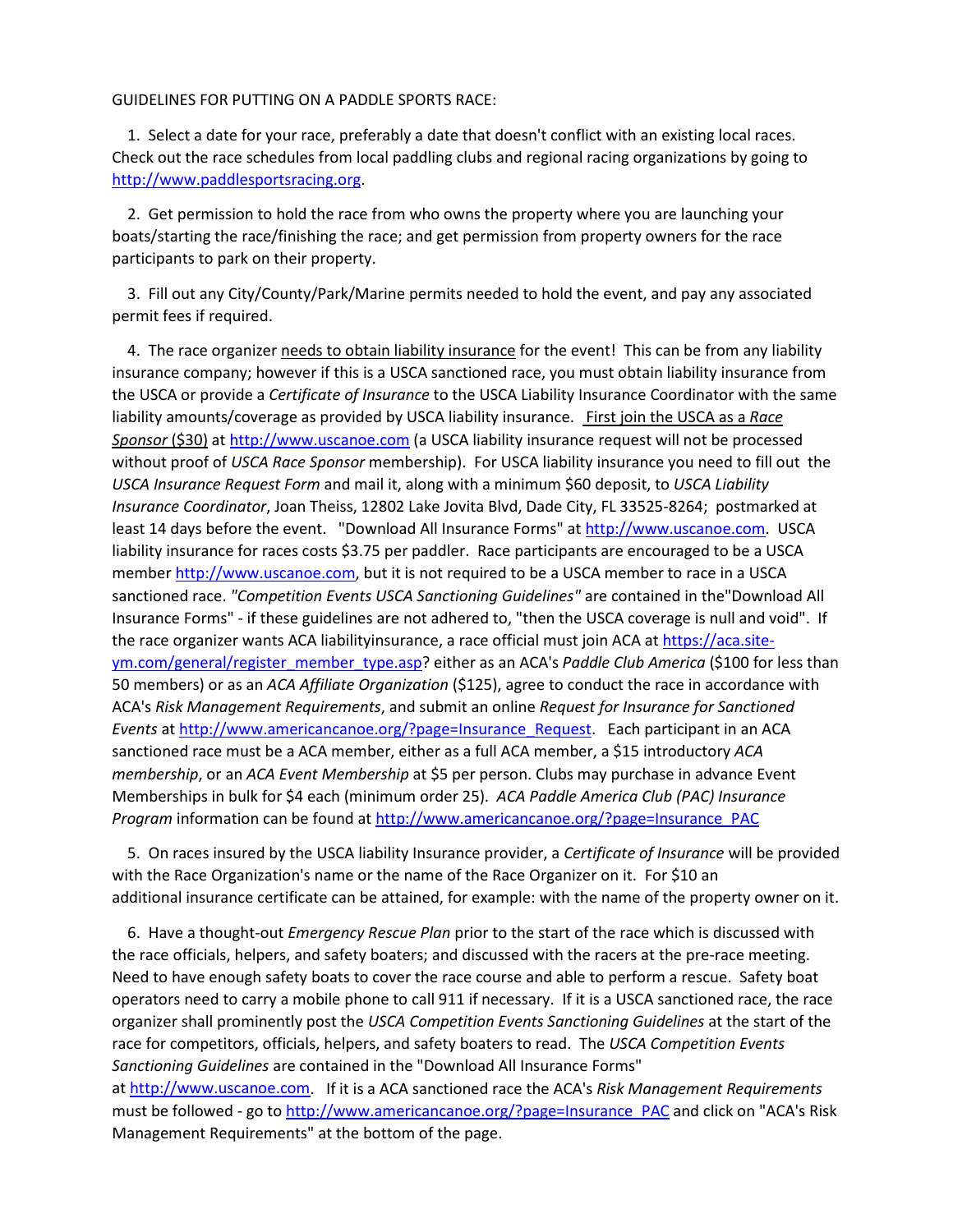7. Notify the authorities (e.g. police departments) in the localities where the race goes through, to let them know about the race as a courtesy (mandatory if there are portages across public roads or parking of participant's vehicles on public streets; and especially if there might be a location where capsizes could occur which could lead to contacting local emergency personnel.

 8. Bring enough *Race Organizer Registration Forms* (prepared by the race organizer) for every paddler to fill out and sign [see attached sample *Race Organizer Registration Form*].

 9. Bring a blank *Race Registration Master Sheet* (attach to a clip board) - enter the racer's boat number and name on the race registration sheet taken off the registration form [see attached sample *Race Registration Master Sheet*].

 10. Bring a blank *Timing Sheet* (attach to a clip board) - as a boat cross the finish line, mark down the boat number and the finishing time on this sheet [see attached sample *Timing Sheet*]. At the conclusion of the race, place the *Timing Sheet* next to the *Race Registration Master Sheet.* Take the paddler's name and assigned boat number from the *Race Registration Master Sheet* and enter it next to the boat number on the Timing Sheet and "whala!" you have race results you can read at the awards ceremony.

 11. If you are using USCA liability insurance, each competitor must fill out and sign a *USCA Liability Waiver Form*. These completely filled out and signed liability waiver forms must be sent to the *USCA Liability Insurance Coordinator* within 14 days of the completion of the race along with any insurance payments owed above the \$60 deposit. A *USCA Liability Waiver Form* for the participants to sign will be sent to the *USCA Race Sponsor* by the *USCA Liability Insurance Coordinator* after the race application forms are received and approved by the *USCA Liability Insurance Coordinator*. If you are using ACA liability insurance an *ACA Waiver & Release of Liability Form* must be signed by each participant. ACA liability insurance waivers can be obtained by going to

<http://www.americancanoe.org/?page=OnlineWaivers> and e-mailing ACA Department MembershipInsurance Coordinator Shannon Green [sgreen@americancanoe.org.](mailto:sgreen@americancanoe.org) If you are obtaining liability insurance from other than the USCA or ACA, it still is a good idea to have liability waivers signed by all paddlers.

 12. Draw up a course route on a map and include it with information sent to the competitors or posted online, plus have this course map displayed at the race site at the registration table.

13. If applicable, post the tide tables for the date of the race.

14. Get at least two people to volunteer to man the registration table.

15. Get one person to volunteer to give the starting signal at the start line.

 16. Get two people to volunteer to time the racers at the finish line - one to call out the boat number as the boat crosses the finish line as the other volunteer records the finishing time next to the boat number (the same volunteers can do both registration and timing).

 17. Obtain a couple of safety boats. First choice – power boat(s). Second choice – canoes & kayaks. Safety boats should carry a rescue throw bag.

18. Just before the race start a pre-race meeting must be held for all participants and organizers to review the course, potential hazards, medical emergencies, communications, and safety procedures; and depending on the air/water temperature discuss potential hyperthermia, hypothermia, hyperhydraton/hyponatremia. According to medical studies, heat-induced dehydration rarely causes athletes to collapse during competition; however, hyperhydration (too much water and not enough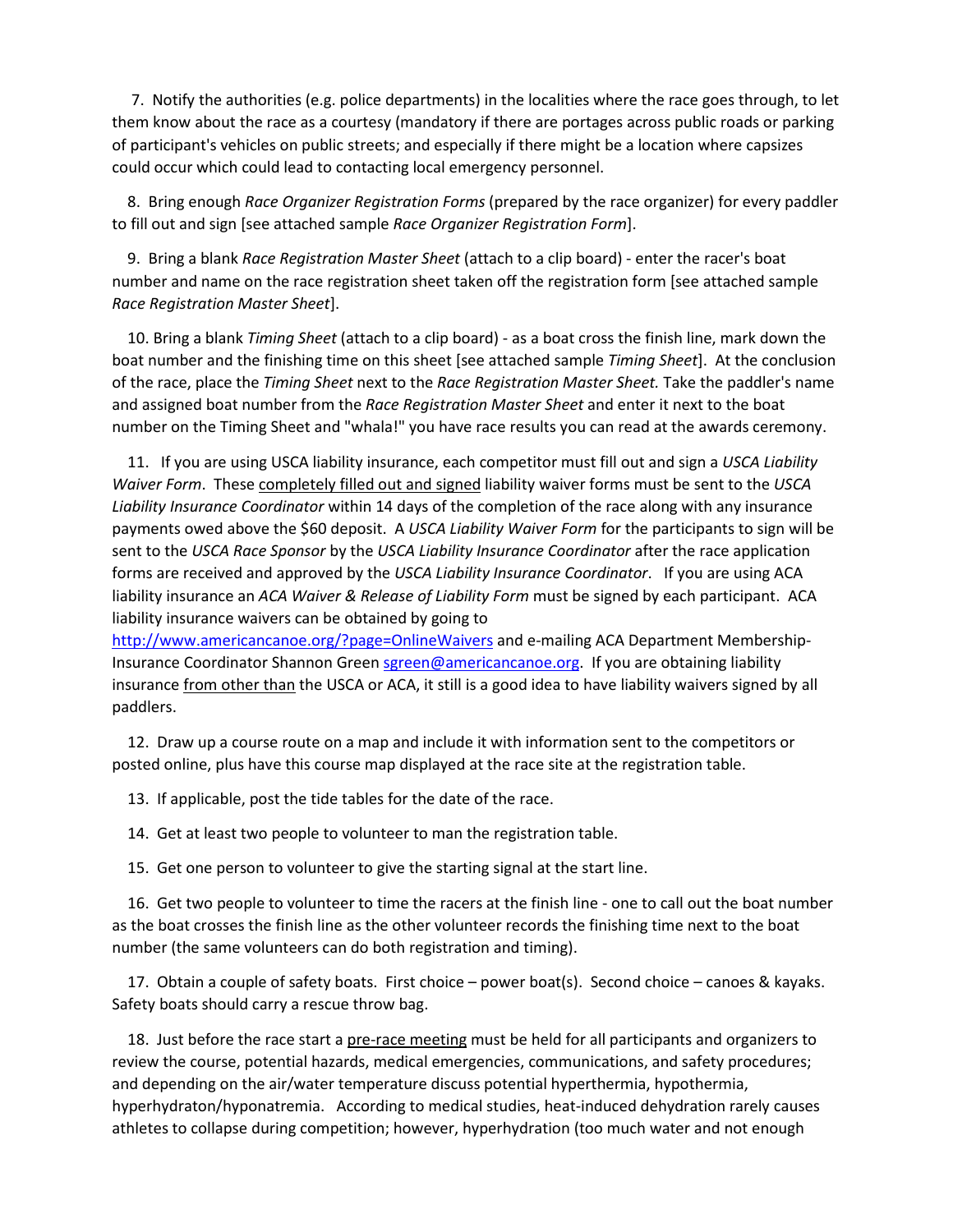electrolytes) can be fatal. Information on these topics can be found at [http://www.paddlesportsracing.org](http://www.paddlesportsracing.org/) under "Safety Afloat".

 19. Assure that all the racers are in compliance with USCG regulations and State regulations including the carrying of a PFD for each person in a boat (an inflatable PFD must be worn to be in compliance with USCG carriage rules). Some States mandate the wearing of a PFD during certain cold weather months of the year. The race organizer has the authority to require the wearing of a lifejacket by all participants. If the water conditions are calm, water temperature warm, and air temperature is hot; the race organizer should consider, in order to prevent overheating (hyperthermia), not requiring paddlers to wear a life jacket (except for those who cannot swim or who are under 13 years of age), but to only have the PFDs readily accessible and easily available (not duct-taped to the boat).

 21. If it is an ocean race and/or the water temperature is 50ºF or less, and/or there is rough/windy conditions, and/or high water/swift current conditions, assure that all racers wear their PFDs (lifejackets). Note: The USCA does not insure ocean races.

 22. To comply with *U.S. Coast Guard Navigation Rules* and for distress signaling all boats must carry a sound producing device (whistle, horn, siren, etc.) capable of a 4-second blast audible for ½ mile. Sound producing devices are discussed at [http://www.paddlesportsracing.org](http://www.paddlesportsracing.org/) under "Safety Afloat".

23. Before a race has started: If thunder is heard and/or lightning seen, or a lightning detector indicates an approaching thunderstorm, the racers, paddlers, helpers, and spectators shall take proper shelter on shore and wait at least 30 minutes after hearing the last thunder. Once a race has started: If lightning is seen, count the time until you hear thunder. If this time is 30 seconds (6 miles) or less, or if you do not see the lightning but hear loud thunder; get off the water immediately and seek proper shelter. The race is considered officially stopped at that moment in time, and the order of the paddlers on the race course at that instance will be considered their placement in the finishing order, based upon discussion with the racers and race officials at the finishing area. Thirty minutes after hearing the last thunder, the racers may proceed down the race course, and safety boaters may retake their posts. See the topics on lightning o[n http://www.paddlesportsracing.org](http://www.paddlesportsracing.org/) under "Safety Afloat".

 24. If USCA liability insurance is obtained and there are 12-person or 22-person dragon boats, or 4 person o 6-person outrigger canoes participating, there are additional requirements (e.g. "chase boats"). See *Outrigger Canoe/Dragon Boat Event Insurance Certification Requirement* is in the "Download All Insurance Forms" at [http://www.uscanoe.com.](http://www.uscanoe.com/) Note: The USCA does not insure ocean races.

 25. If the race starts before sunrise or continues past sunset (ultra-marathon races) U.S. Coast Guard Regulations on Visual Distress Signals apply to nighttime operation in coastal waters. See the topic on light signaling at [http://www.paddlesportsracing.org](http://www.paddlesportsracing.org/) under "Safety Afloat".

 26. Consider handing out a copy of the U.S. Coast Guard's *"Operation Paddle Smart"* pamphlet to each competitor. See: [http://flotilla87.d11nr.info/paddle\\_smart.html.](http://flotilla87.d11nr.info/paddle_smart.html) Copies of this pamphlet can be obtained by writing t[o Dennis.M.Sens@uscg.mil.](mailto:Dennis.M.Sens@uscg.mil)

 27. Are there enough bathroom facilities at the race start and/or finish line, or do you need to rent port-a-potties?

 28. Publicize your race: Post your race on the *Paddlesports Racing Association (PRA)* website [http://paddlesportsracing.org](http://paddlesportsracing.org/) by contacting [chairman@paddlesportsracing.org.](mailto:chairman@paddlesportsracing.org) On the ACA "Paddlesports Event Calendars" go to<http://tinyurl.com/ntlc9ro> and fill out the "ACA Event Calendar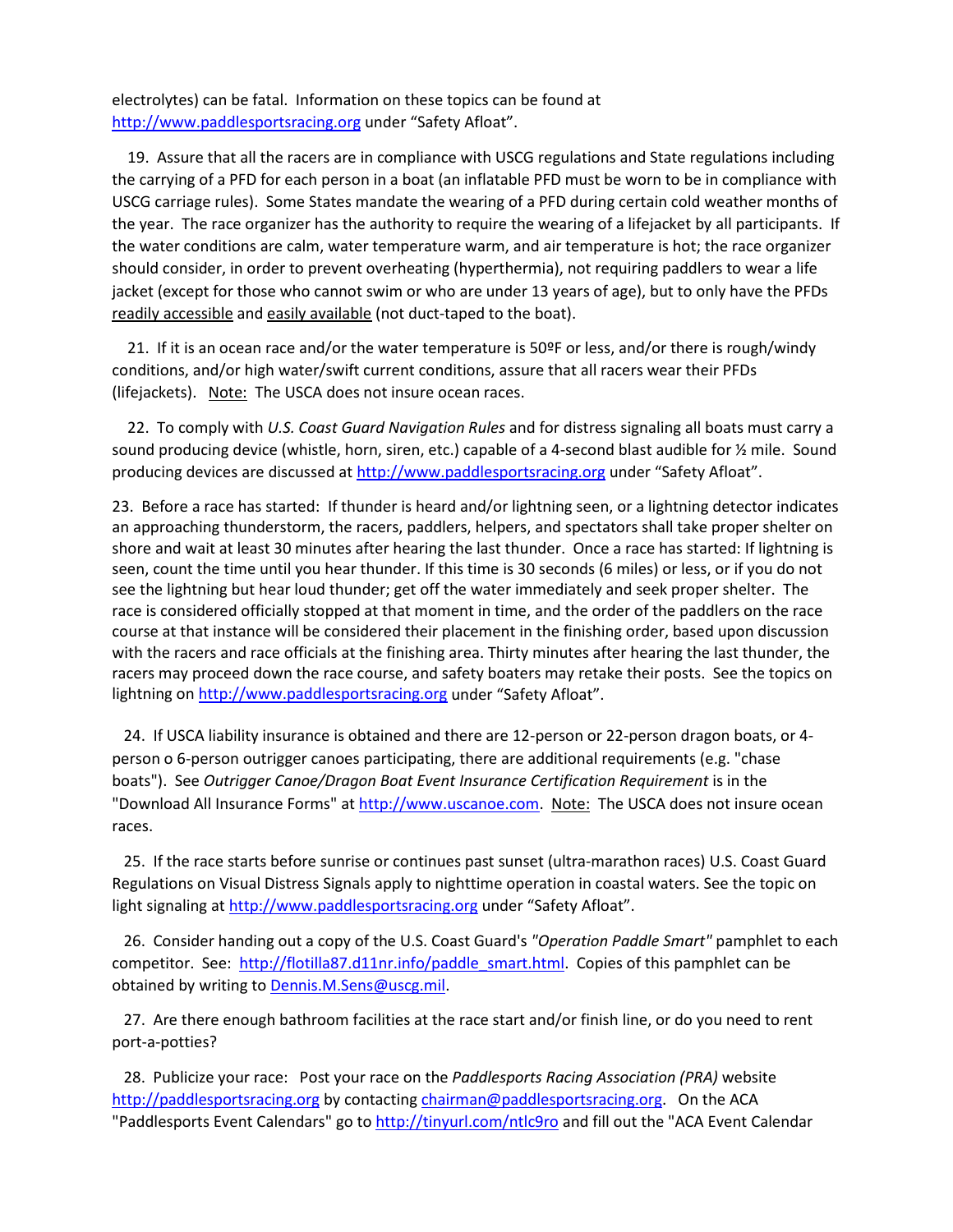Submission" at http://www.americancanoe.org/?page=Calendar\_Submission. Contact local clubs/regional race organizations and ask them to post your race.

29 Race start: If the river/bay/lake is wide enough, a "mass start" is always the easiest race to time since it only requires one stop watch. Line up the boats between the starting buoys. If there are different classes in the race, a second row (or more) can be used to line up a different class, and still just have one mass start. To prevent paddlers from "jumping-the-gun", the starting official could announce that the starting signal will be given at random in the next 30 seconds, and also tell them that anyone anticipating the countdown and "jumping-the-gun" will be accessed a 30 second time penalty. This usually discourages paddlers from starting before the signal is given, and also means you don't have to stop and restart the race if someone "jumps the gun". Restarting a race is time consuming and irritates many of the paddlers.

 30. Starting signal: A whistle or megaphone siren might be useful if you don't think a verbal "Go" would be heard by all the competitors.

 31. Turn-around-buoys: If it is not a point A to point B race, but a loop course or an up-and-back course, you will need some turnaround points. Of course the easiest turnaround points would be a fixed location like turning around a bridge abutment. If it is a bridge abutment check to make sure that the tides or river flow is not such that when turning around the bridge abutment a boat is not likely to broadside the bridge abutment so that the current would wrap the boat around the abutment and possibly trapping the boats occupant. Check for debris that may be logged against the abutment creating a snagging hazard. If you are placing a buoy as a turn-around-point, make sure that it is easily visible (e.g. orange laundry detergent gallon bottle), that the anchor (e.g. bricks, stones, lead weights) is heavy enough to hold the buoy in place, and the connecting rope is strong enough. Nothing is more upsetting to competitor than to find the buoy not where it should be because it floated somewhere else. Also, make sure the rope from the anchor to the buoy is long enough so that a rising tide or a rising river will not carry it the buoy away.

 32. Stopwatch: Make sure that the race starting official has a stopwatch for the start the race, which then can be passed to the timing official at the finish line (or the starting time phoned ahead if it is a point A to B race).

 33. Clip board: A clip board to hold the *Timing Sheet* at the start/finish line. A clear plastic sheet to put over the numbers helps keep the papers dry if it is raining. As a racer crosses the finish line write on the timing sheet the boat number and his/her finishing time. After the last competitor has crossed the finish line, place the timing sheet next to the registration sheet - from the registration sheet take the name next to the boat number and write this name next to the boat number on the timing sheet. During the awards ceremony you can use the completed timing sheet to announce the winners and their times. When the last competitor crosses the finish line, make sure that all the paddlers who filled out the registration forms and are on the registration sheet, have finished the race, or that they are otherwise accounted for.

 34. Bring a folding table for the registrars, folding chairs for the registration table and for the race timers, and a large umbrella or portable awning to cover the registration table and one for the timers if rain is predicted or to protect them from the sun.

 35. Race Numbers for boats: Buy a roll of contact paper (with peel off backing) from HomeDepot or Lowes - don't get the cheap contact paper from the dollar store. (Removing cheap contact paper from a boat after the race leaves the adhesive on the boat which is almost impossible to get off.) Following the